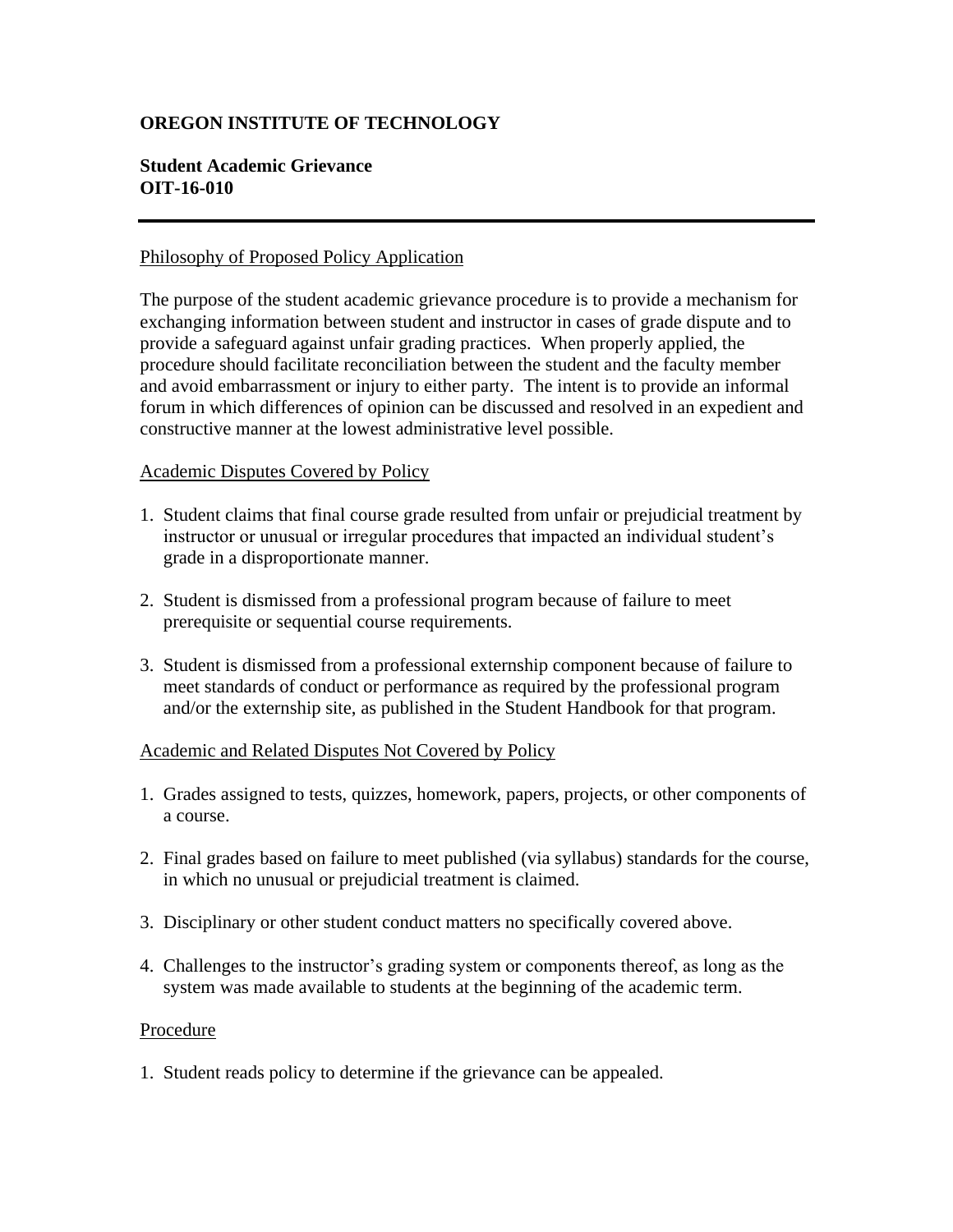- 2. Student makes appointment to dispute with course instructor. Since reconciliation of the dispute at this level is in the best interests of all parties, instructors and students are urged to engage in an honest and open-minded effort to resolve the problem.
- 3. Failing to resolve the dispute with the instructor, the student makes an appointment with either the program director (if one exists) or department chair, as appropriate.
	- a. The student and the instructor document the dispute in writing.
	- b. The department chair should confer with the instructor, either before (preferred) or after consultation with the student.
	- c. The department chair refers the matter back to the instructor for resolution or decides the dispute based on information that is available.
- 4. If disagreement with the department chair decision results, the student may request an appointment with the dean of the appropriate school (HAS or EIT). The student should indicate that the appointment concerns a grade dispute and the department, course, and instructor involved.
	- a. Students will not be seen by the dean unless the preceding steps have been followed. An exception to this is when the course instructor is the department chair. Then, the second level of appeal is the dean.
	- b. The dean contacts the department chair and, when appropriate, the course instructor to obtain information on the dispute.
	- c. After consultation with the department and the student, the dean offers the student the choice of a summary decision by the dean or the opportunity for a hearing by the Student Conduct Review Commission.

### Summary Decision by Dean

If the dispute is summarily decided by the dean, either for or against the student, the grievance is terminated and the department chair, instructor, and the student are notified in writing. If a grade change results, the Registrar's Office is also notified in writing.

### Student Conduct Review Commission

If the student elects to have the dispute referred to the Student Conduct Review Commission: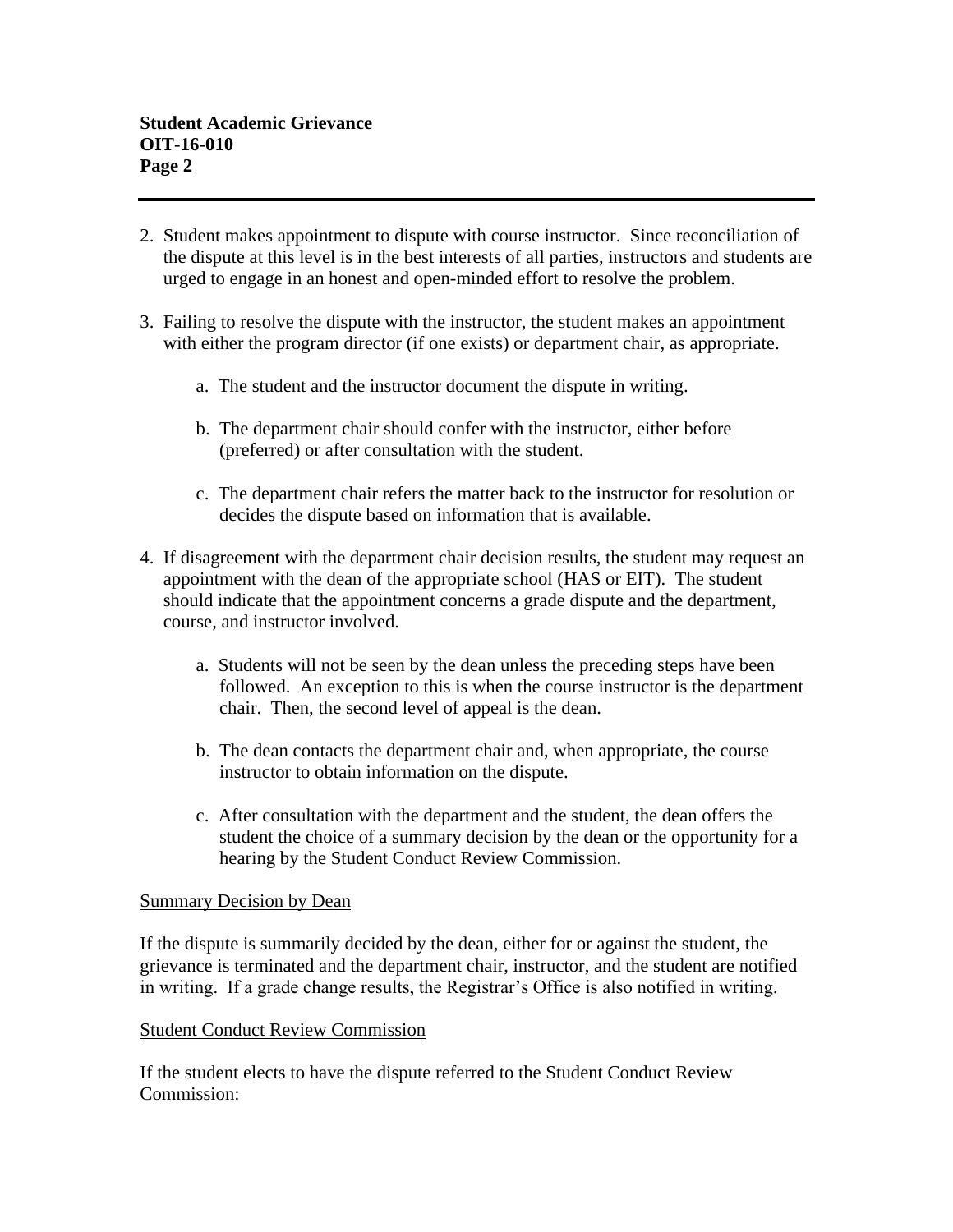- 1. The student must prepare a written request, utilizing the appropriate form, that summarizes the reasons for a hearing and the requested intervention (e.g., change of grade, reinstatement) should the appeal be granted. Documents that support the student's claim should be attached. The request is presented to the dean within three (3) school days after discussion with the dean.
- 2. A hearing is scheduled at the earliest time that is mutually available to the student and the Commission, normally within five (5) days after the request is received by the dean.
- 3. A copy of the student request is forwarded to the department chair and supporting documentation requested for the hearing.
- 4. The chair of the Commission convenes the hearing and considers the presentations of student and instructor. Witnesses can be called by either the student or the instructor to offer supporting information. The student has the right to be accompanied to the hearing by an advisor. The advisor is free to be at the student's side and the student is free to consult with the advisor, but the advisor is not free to address the board or ask questions of them.
- 5. The Commission formulates and transmits and recommendation to the dean. The decision should be supported by a rationale and it may include a majority and minority report, if appropriate.
- 6. After careful consideration of the Commission's findings, the dean renders a final decision and notifies the Commission, department chair, instructor, and student. If a grade change results, the dean notifies the Registrar's Office.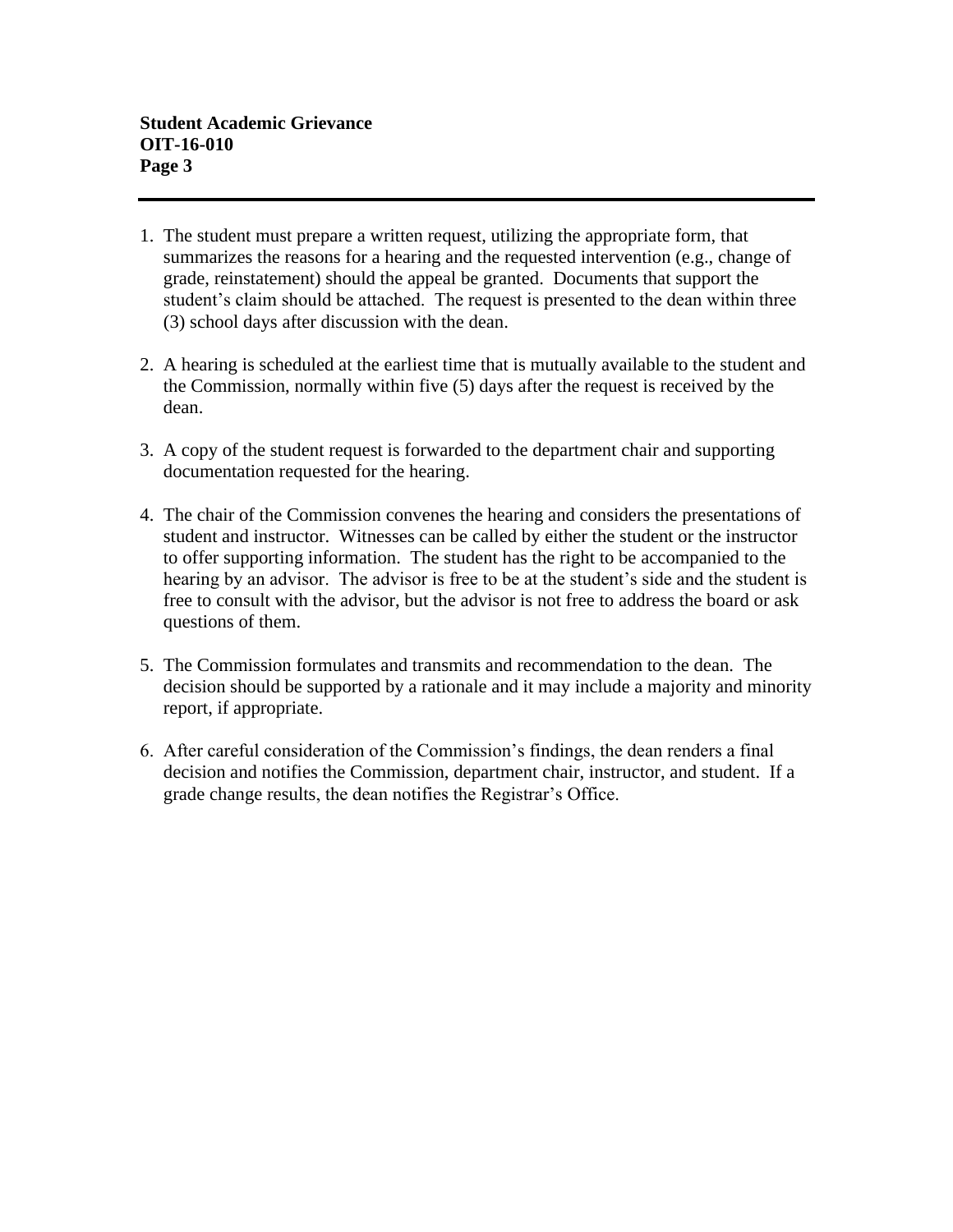# **Student Academic Grievance OIT-16-010 Page 4**



### Other Considerations

- 1. Appeals of final grades or professional academic standing should be initiated by the student within two weeks after final grades are distributed. Appeals will not be considered after that time limit by the dean of the school unless:
	- a. the student was incommunicado with the campus or unable to obtain grades after distribution because of academic assignment;
	- b. unusual events associated with the grading procedure or completion of assignments made it impossible for the student to receive or appeal the grade in a timely manner.
- 2. In cases of plagiarism or other forms of academic dishonesty, the instructor has two options: